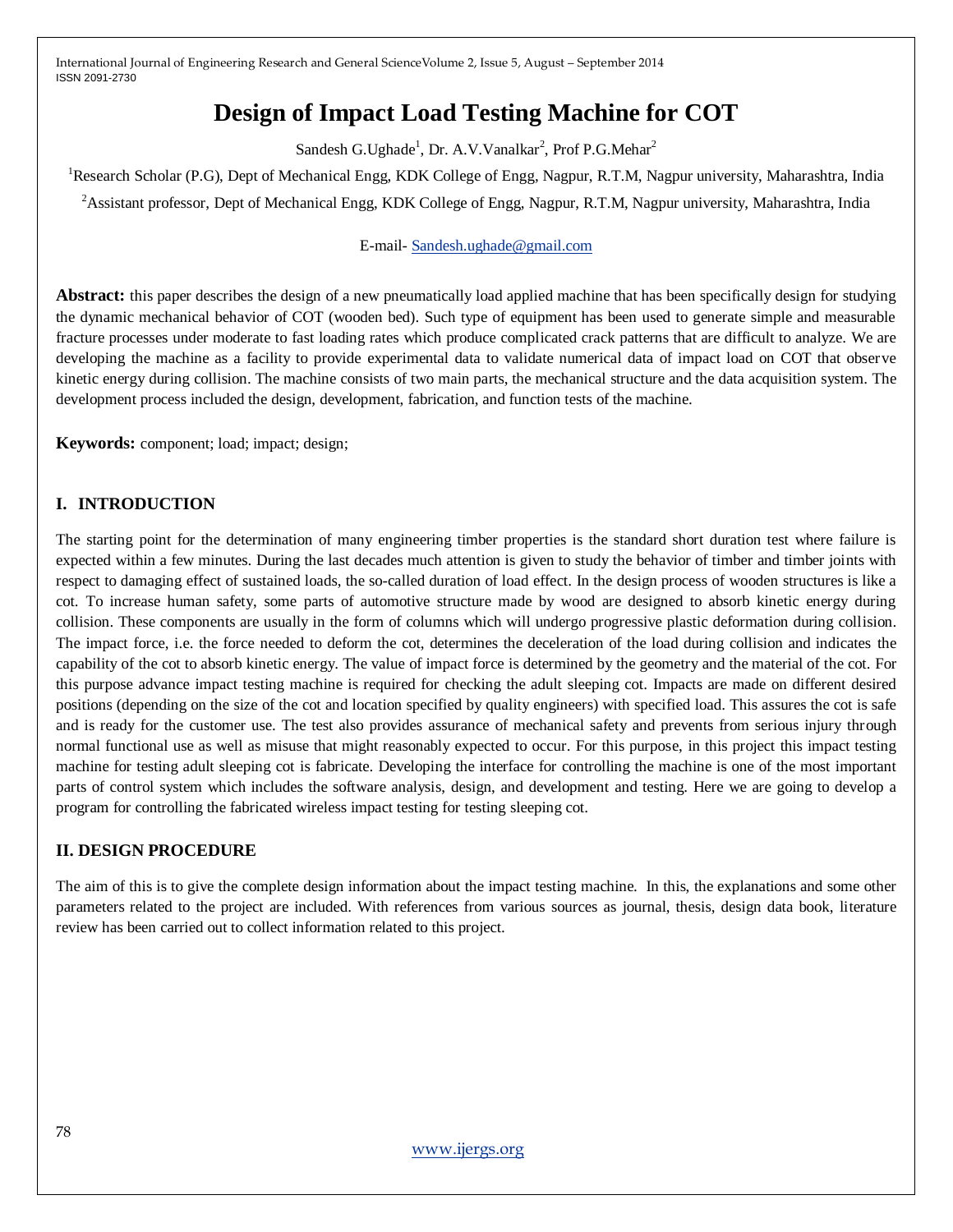



## **A. Design consideration**

- Considered element
- Standard size of COT
- Material of COT plywood
- Maximum weight applied to the surface of COT.
- Height of impact

# **B. Design calculations**

Determination of impact force

```
Impact force = (1/2 \text{ mv2})/dWhere,
       m = massv = velocityd = distance travel by material after impact
```
 $d = WL^3/48EI$  (data book, table I-7)

#### **C. Cylinder specification**

Force acting by cylinder

 $F = DLP$ 

Where,

 $D =$ bore diameter

79

[www.ijergs.org](http://www.ijergs.org/)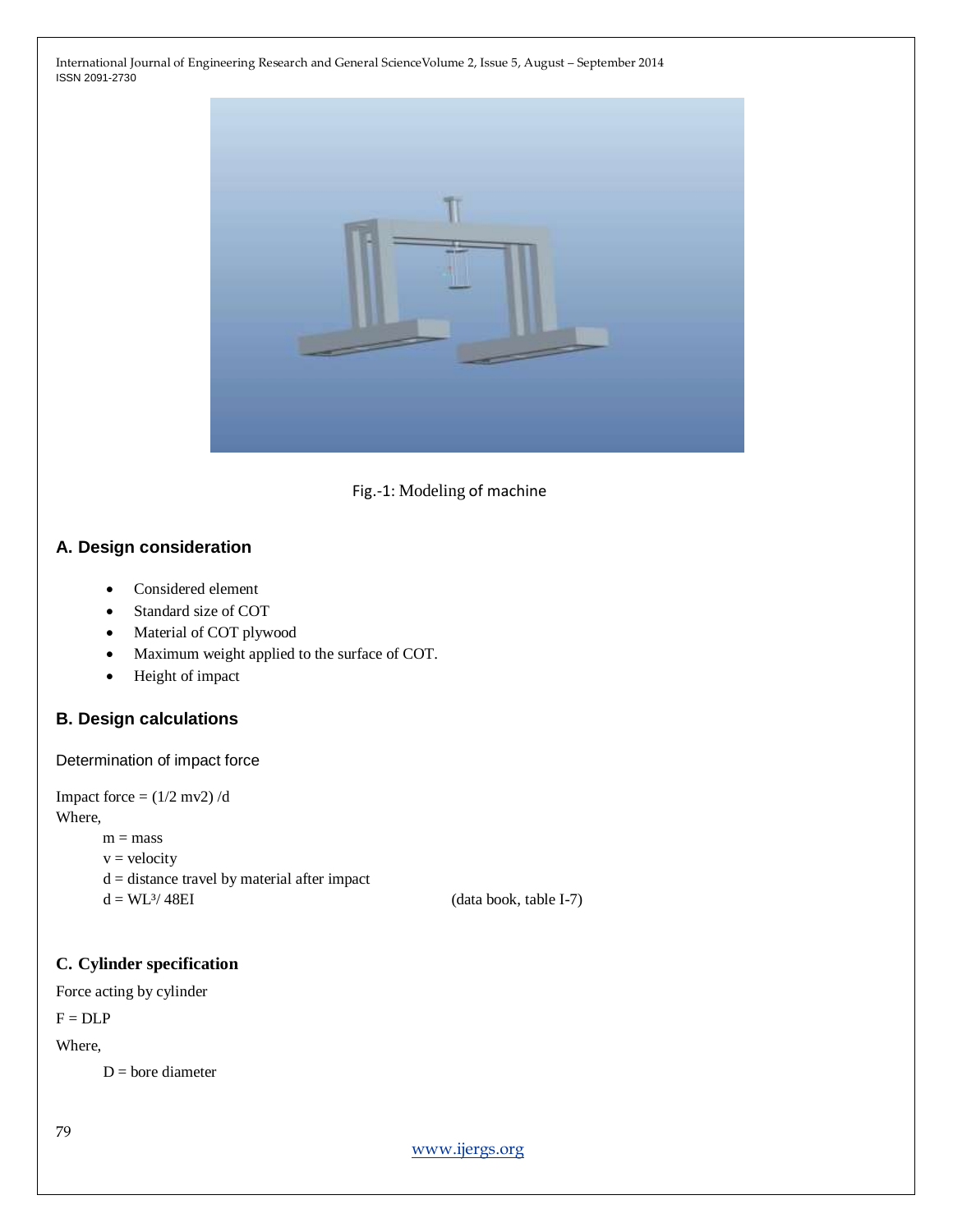$L =$  length of stroke

 $P = pressure$ 

#### **D. Design of Plate**

 $T =$  thickness of plate

 $D =$  circular diameter of plate

Consider,

Shear of plate at joint.

Shear stress produced  $=$  Fc/Aj

 Material used for plate - mild steel Yield point stress (Syt) Factor of safety (fos)

Shear strength  $= (0.5 \text{ Syt})/\text{fos}$ 

 Shear stress induced < Permissible stress Then the plate is safe in compression and shear.

## **E. Design of Lead Screw**

Type of thread used = square thread Nominal diameter of sq. screw; d Material for lead screw: Hardened steel - Cast Iron.  $Syt = 330 N/mm2$ Coefficient of friction,  $\mu$  = 0.15

Therefore force on the lead screw=  $F$  ( $max$ ) + self-weight of screw and impactor assembly.

Lead angle =  $\alpha$ = 150 Nut material: FG200  $Sut = 200$  N/mm2

Torque required for the motion of impactor ( T);

 $T=$ P x dm  $/2$  Where, dm: Mean diameter of lead screw  $dm = d - 0.5P$  d:outside diameter of lead screw p: pitch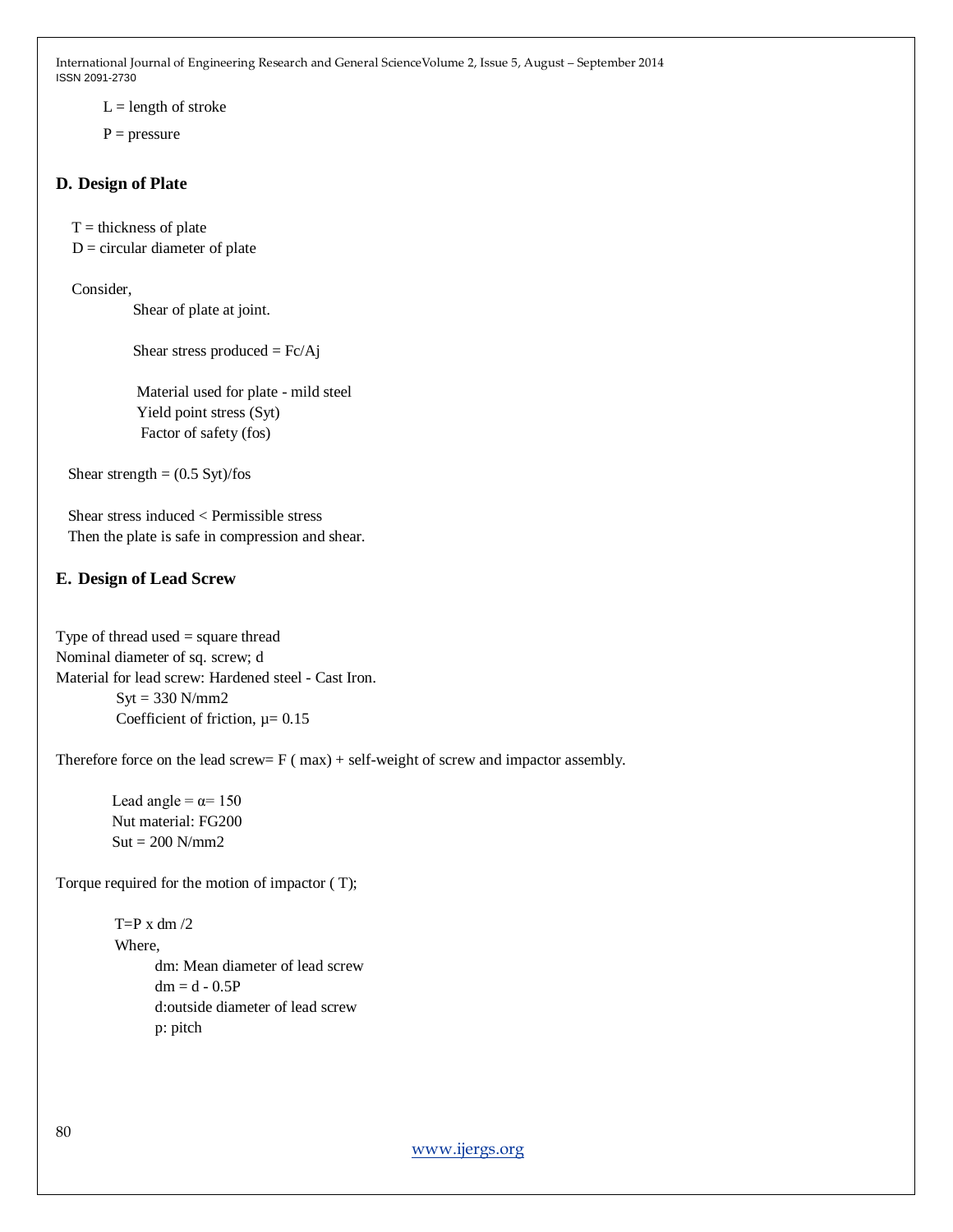# **F. Design of Screw**

σ c =P/ (∏/4 x dc2) Where,  $\sigma c$  = direct compressive stress.

dc = root dia. of square thread screw.

 σc = Syt/ FOS Let FOS= 2

Therefore we take dc from data book for safety.

Also; Torsional shear stress

(τs) =16T /∏dc3 ----- (1)

 $\tau s = 0.5$  Syt/2

Also screw will tend to shear off the threads at the root diameter.

Shear area of one thread=  $\prod$  dc x t x z Where

z: no. of threads in engagement with nut.

Transverse shear; τs =P/∏ x dc x t x z As,  $t = p/2$ 

Therefore we take standard size of z

# **G. Design of nut**

The nut is subjected to shear off due to P.

```
Total shear area of nut = \prod x dx t x z
Also 
     \tau n = 0.5 Sut /FOS
```
 $t = pitch / 2$ 

 z: No. of threads; Therefore We take standard value of z from data book for safety

Length of  $nut = 5x$  pitch

# **H. Design of compression spring**

 $P =$  Force on each spring

81

[www.ijergs.org](http://www.ijergs.org/)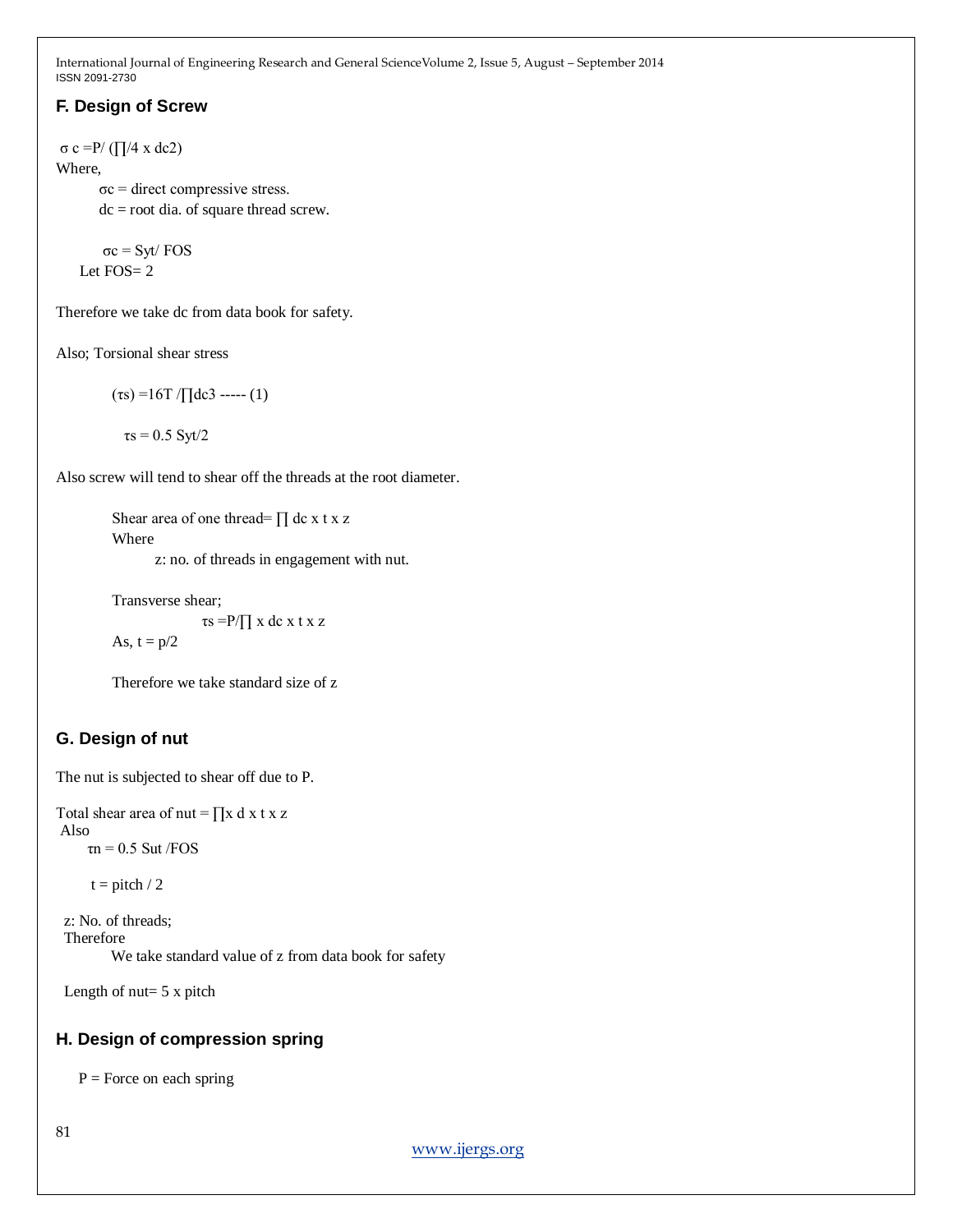∂L= Deflection of spring Therefore Stiffness of spring =  $p / \partial L$ 

Material of the spring = cold drawn steel.

Ultimate tensile strength, Sut =1050 N/mm2

Modulus of rigidity,  $G = 81370$  N/mm2.

Therefore shear stress  $= 0.30$  Sut

Assume spring index  $= C$ 

Therefore, Wahl shear factor,

 $k = \{(4c-1)/(4c-4)\} + \{(0.615)/(c)\}$ 

We know,

Shear stress = k x {(8PC)/ $\prod d^2$ }

Coil diameter of spring,  $D = cd$ 

 Number of active coils (N) We know,

$$
\partial l = \{8P(d^3) N\} / (Gd^4)
$$

Spring used is square and ground end.

Therefore

 $Nt = actual$  no. of active coil = N-2

```
Solid length of spring = Nt x d
```
 Assume gap between the coils (when the total compression) Therefore,

Total gap =  $(Nt-1)$  x 2

Free length of the spring,

Free length = solid length + total gap +  $\partial$ l

Pitch of the coil (p)

 $P =$  free length / (Nt-1)

 We know when, Free length/mean coil diameter  $(D) \le 2.6$  guide not necessary

Free length /mean coil diameter (D)  $\geq$  2.6 guide is required

#### **III. FABRICATION**